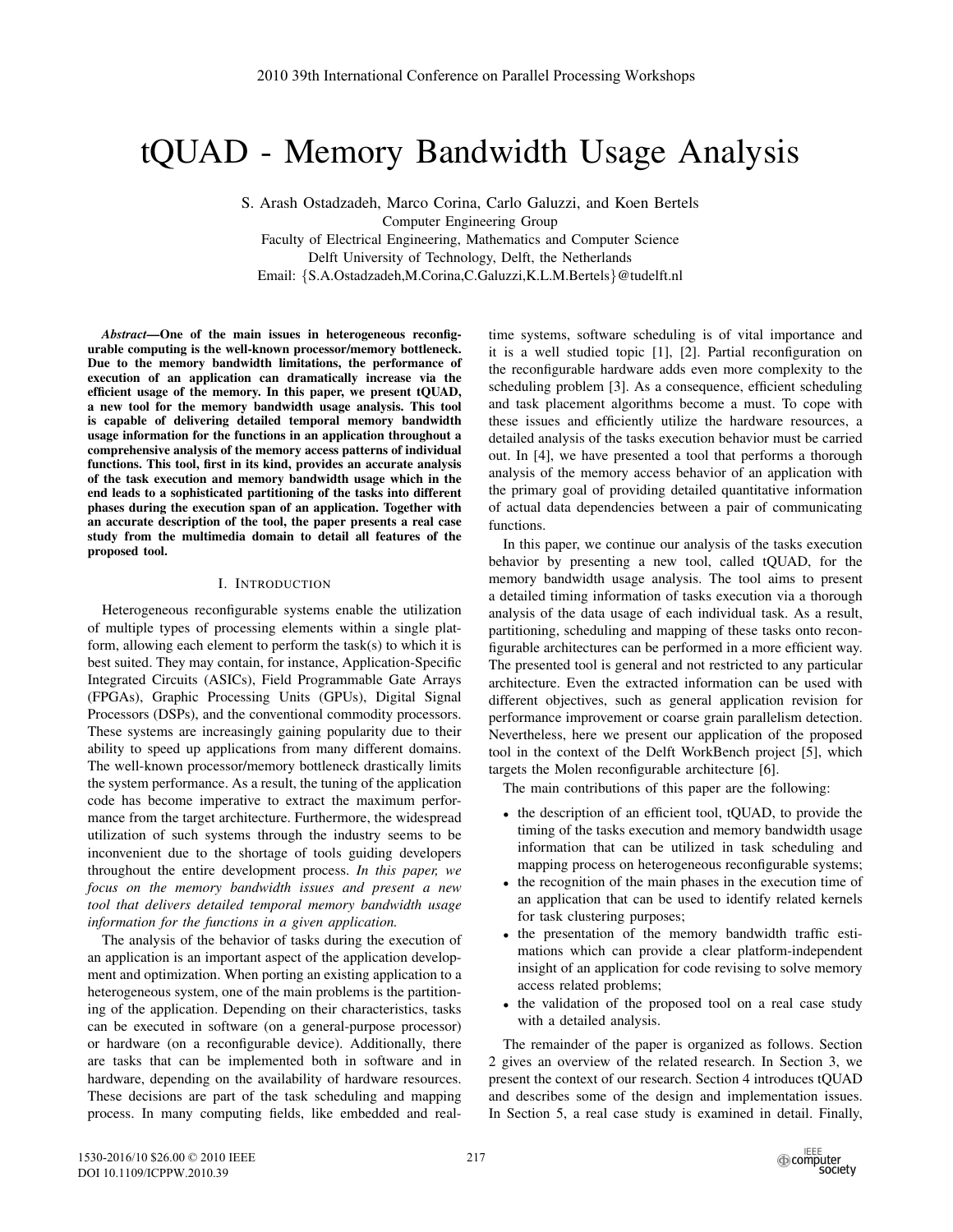Section 6 provides concluding remarks and an outline of the future research.

# II. RELATED WORK

The execution time analysis is a well-known topic. To have an estimation of the execution time of an application is vital for the acceptability of many systems, especially for systems delivering real-time services. There are two main execution time analysis: static analysis and dynamic analysis. Static techniques do not rely on the execution of the application on real hardware. They rather analyze the source code, or some form of object code, to decide the set of possible execution paths and to obtain an upper bound on the execution in a specified hardware model. Dynamic techniques instead, take into consideration a specific hardware and derive the execution time from the recorded results [7].

Hard real-time systems require a deterministic timing behavior of the application to guarantee the termination of the task execution. This is guaranteed by estimating the Worst Case Execution Time (WCET) of the application. Commercial and research prototype tools for WCET analysis estimation are available. These include aiT [8], Bound-T [9], Chronos [10], Heptane [11], SWEET [12], and Symta/P [7].

Usually WCET tools work on binary executables, as these contain all the information needed for the analysis. First, the Control-Flow Graph (CFG) is constructed. This graph is used to determine the possible program paths. Next, a simplified model of a microarchitecture is required to produce timings for the program paths using the information on caches, memory, pipelines, branch prediction schemes, and other hardware components. This model can be built-in inside the tool or, in case of a new target processor, it can be constructed and feeded to the tool by the user. Finally, by using the information acquired during the first two phases, the final bound calculation is performed, producing the WCET estimation in terms of cycles which could be then, if supported by the tool, converted to seconds.

Most vendors do not disclose enough information on their microarchitecture. As a result, the WCET estimation is likely to become a tedious task to perform as a model of the target architecture, although a simplified one, is required for the analysis. In any case, the results of the tool must be validated by measurements before considering the calculated WCET reliable. Additionally, nowadays, the hardware complexity is very high and, in many cases, it is difficult to extract an accurate model which makes the estimation unreliable. Therefore, a measurement-based analysis beside a static analysis is a common practice when estimating the WCET. As a matter of fact, when the real execution time of a certain application on a certain hardware is desired, and not necessarily an upper bound on the execution time, the user performs a measurement-based analysis of the system. To cope with this necessity, hybrid approaches combining measurement and static program analysis have been developed. Examples are the Rapitime [13] and the MTime [14] tools.

The hardware complexity and the fact that static WCET analysis can deliver an over-pessimistic timing estimation cause this method to be inefficient when applied to heterogeneous reconfigurable devices. Scheduling and mapping algorithms must strive to make the reconfigurable hardware area usage as efficient as possible. Hence, the need for dynamic analysis methods which aim at providing precise information on the relative timing behavior of an application is critical for developers.

Profilers like *gprof* [15] are a kind of dynamic analysis tools. *gprof* performs the analysis based on source code instrumentation, providing information about the execution time of functions in an application. However, *gprof* does not distinguish among CPU time and memory access time. The implementation of a task in reconfigurable hardware based on this information, may result in an inefficient usage of the hardware resources. This eliminates the advantages of a hardware implementation because the processing performance gain of a computationally intensive task may, in reality, be bounded by its memory access inefficiency.

Some dynamic analysis tools integrate hardware event monitoring, such as counters, available on the chip. Examples are the Intel's vTune [16] and the AMD CodeAnalyst [17]. Both tools provide the user with a suite for performing application performance analysis which provides, among others, a timebased analysis that helps locating the application hot-spots and the bottlenecks as candidates for optimization. The vTune timebased sampling approach gathers information on the percentage of time spent by an application by interrupting the application's execution at regular time intervals and by recording instruction pointer addresses. Then, the most frequently executed portions of code are reported, in terms of clockticks. Besides, by finding and reporting hot-spots, vTune produces also a detailed analysis at architectural level by specifying how the application behaves in memory, and by identifying problems such as cache misses. Similar to vTune, the AMD CodeAnalyst suite performs systemwide profiling and supports the analysis of both user applications and kernel-mode software. It also collects instruction pointer addresses at predefined time intervals and it reports bottlenecks, execution penalties, and optimization opportunities. For a given application, it reports the number of CPU cycles needed by a code region, the Instruction-Per-Cycle (IPC) and its inverse Cycles-Per-Instruction (CPI), and statistics on data accesses. However, both tools are hardware dependent.

Another method to analyze the execution time is by using an Instruction-Set Simulator. In [18], a simulator is described which profiles applications according to a predefined target architecture. Although this can help programmers to gain insight on how an application behaves and possibly where this application needs to be improved, by having this information based only on simulators, misleading information can be delivered, as not all simulator are clock-cycle accurate. As mentioned before, nowadays, hardware has reached a complexity that is almost unfeasible to emulate. Hence, to retrieve exact information on application execution time, the application should be run on the target hardware.

In this paper, we present the tQUAD profiler. It analyzes the memory bandwidth usage of an application in terms of relative execution timings. The timing is based on instruction counting, and it delivers accurate information about the life of certain application tasks. This general form of execution time unit representation allows to have a *platform-independent*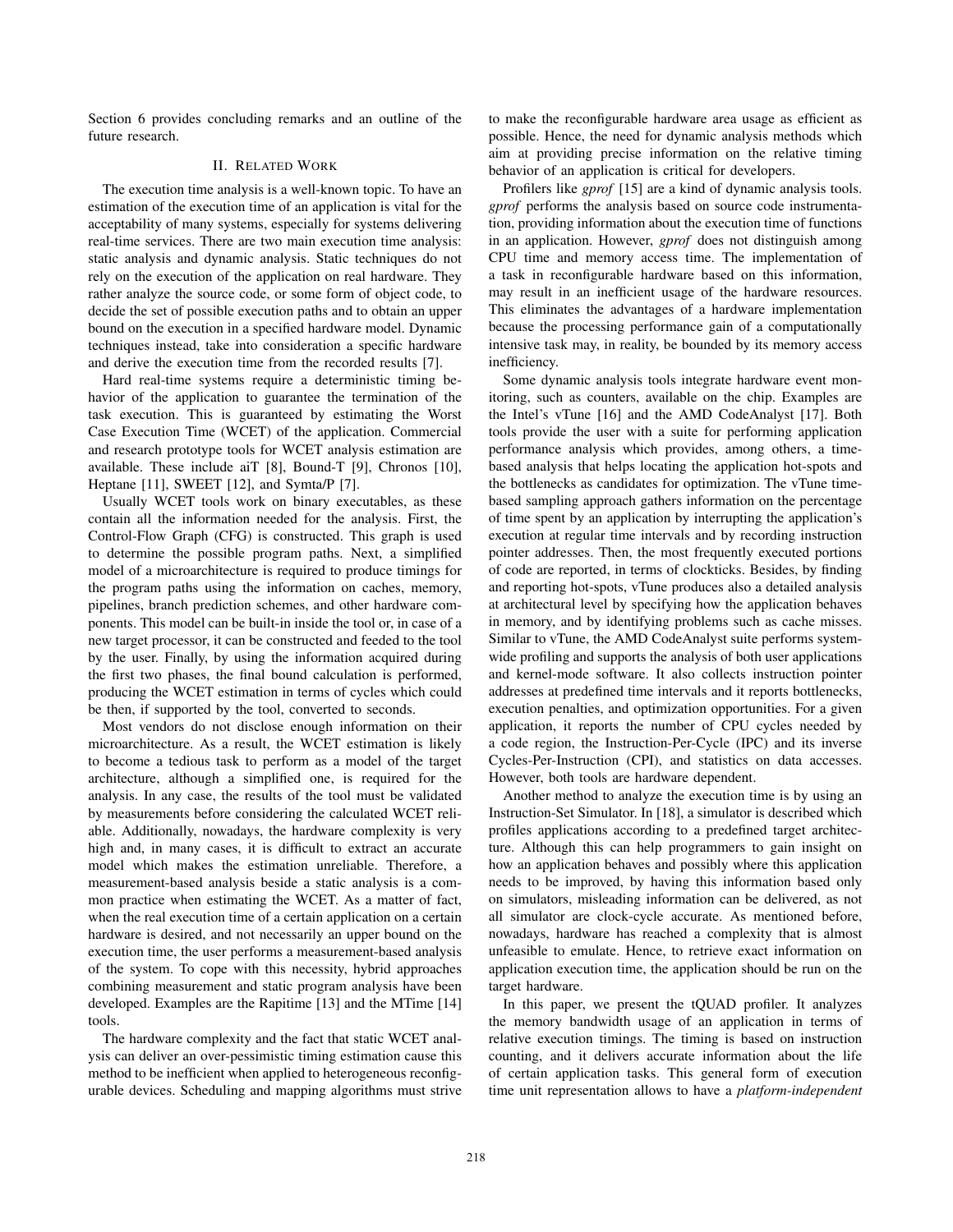*implementation of the tool*. By knowing the number of CPI (or its inverse, IPC), which are hardware dependent, it is possible to retrieve the conventional execution time in terms of, for instance, seconds. *This timing information together with the amount of data usage of a certain task deliver useful insights on the behavior of the application*.

## III. THE PROFILING FRAMEWORK

The proposed tool is not restricted to any particular architecture. Nevertheless, in this paper, we consider an application of the tool in the context of the Delft WorkBench (DWB) [5]. The DWB is a semi-automatic tool platform for integrated hardware/ software co-design, targeting heterogeneous computing systems containing reconfigurable components. It targets the Molen [6] machine organization, which is one instance of a heterogeneous reconfigurable platform. DWB addresses the entire design cycle from profiling and partitioning to synthesis and compilation of an application and focuses on four main steps within the entire heterogeneous system design, namely:

- *the code profiling and the cost modeling* [19];
- *the graph transformations and optimizations* [20]–[22];
- *the retargetable compiler* [23];
- *the VHDL generation* [24].

For a given application, *code profiling and cost modeling* identify which parts of the application are good candidates for hardware implementation. This decision takes into consideration the available hardware resources and the speed-up provided by the hardware implementation of the application or parts of it versus a software implementation. During the *graph transformation and optimizations*, the candidate parts of the application for hardware implementation are analyzed to find out if the code segments can be clustered according to various targets as, for example, sharing common characteristics. Next, an *optimization* phase is performed to spot parallelization opportunities. Particular attention is needed during the partitioning of a certain application, as the entire cycle time can be affected. Cycle time can slow down as the code segment executed on the reconfigurable device grows in size, resulting in an overall slower execution.

After making the decision of which parts of the code segments to implement in hardware, the code is annotated. After that, the *retargetable compiler* generates the new object code which contains the call to the reconfigurable hardware for the instructions found. The *VHDL generation* phase generates hardware description of the kernels.

The main focus of the work proposed in this paper is on the profiling process. Figure 1 gives an overview of the DWB profiling framework and where the proposed tool can be positioned.

#### IV. TQUAD DESIGN AND IMPLEMENTATION

tQUAD is designed as a complementary profiler in a dynamic profiling framework along with QUAD [4] to deliver detailed temporal memory bandwidth usage information for each kernel in an application. *In QUAD, the quantitative information about data communication between kernels is revealed. With tQUAD, we aim to extract the timing information of a single kernel*



Fig. 1. Profiling framework within the DWB platform.

*execution as well as its memory bandwidth usage during an application execution.* The information extracted by tQUAD can lead to the recognition of the main execution phases within an application, which, in the end, can be used to identify the related kernels in each phase and their communication behaviors. The extracted information is vital for subsequent decisions in design space exploration stages of task scheduling and mapping process in heterogeneous reconfigurable architectures. It can also serve as hints for application developers for optimization opportunities, such as parallelism detection in the application code.

tQUAD is implemented as a Dynamic Binary Analysis (DBA) tool. This means that, in order to profile an application, we only need the binary machine code of the application. DBA tools are commonly developed utilizing a Dynamic Binary Instrumentation (DBI) framework. Instrumentation is a technique for injecting extra code into an application to observe its behavior. This process can be performed at various stages: in the source code, at compile-time, at post-link time, and at run-time. tQUAD, a runtime instrumentation profiler, is implemented using the Pin [25] run-time binary instrumentation framework that utilizes dynamic compilation to instrument executables while they are running.

# *A. Pin*

Pin provides a portable, transparent, and efficient instrumentation system that works with unmodified Linux, Windows and MacOS binaries on Intel ARM, IA32, 64-bit x86, and Itanium architectures. Pin has a rich API that is designed to be architecture independent whenever possible, making a DBA tool source code compatible across different architectures. However, a tool can still access architecture-specific details when necessary. Instrumentation with Pin is mostly transparent, as the application and the tool observe the application's original, uninstrumented behavior. Dynamic instrumentation is particularly beneficial for profiling, performance evaluation, or bug detection tools. It captures the execution of arbitrary shared libraries in addition to the main program and it has no dependence on the instrumented application's compiler. Requiring only a binary and being compiler-independent does not imply that the source code is not needed for program revisions. Instead, it provides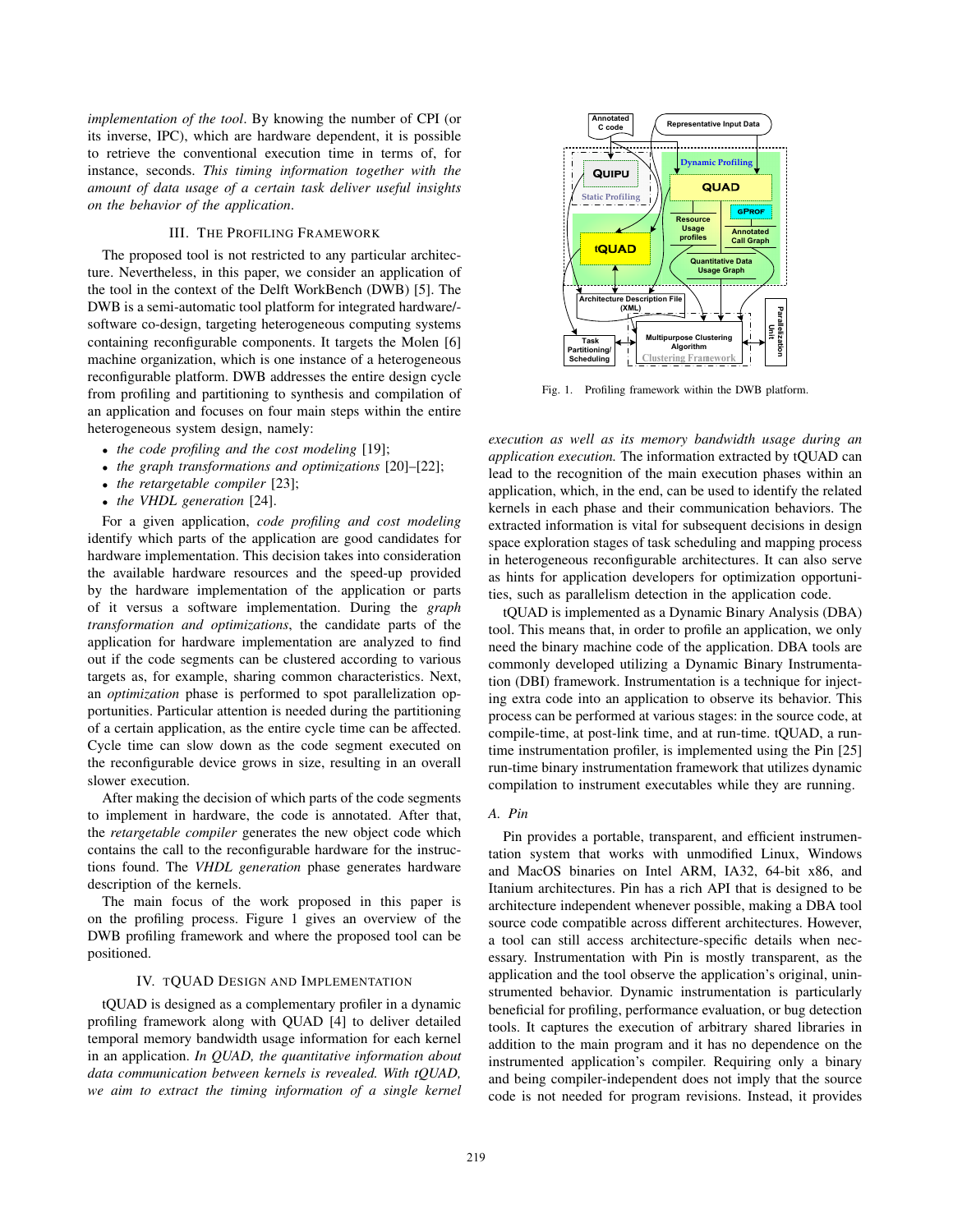

Fig. 2. Architectural overview of tQUAD.

flexibility for the tool to be language-independent and it can be used with any compiler toolchain that produces a common binary format. Furthermore, it does not require the user to modify the build environment to recompile the application with special profiling flags.

It is worth to note that, in run-time instrumentation, we do not necessarily have any kind of extra information about the structure of the program in the binary code, such as control or data flow graphs. As a result, any required information should be extracted during the dynamic execution of instructions by the tool itself. As an example, we needed to implement our own call graph. For this purpose, an internal call stack data structure is dynamically created and maintained in tQUAD.

### *B. tQUAD Architecture*

Figure 2 shows the architectural overview of tQUAD and its interactions with the Pin's components. At the highest level, there is a Virtual Machine (VM), a code cache, and an instrumentation API. The VM consists of a Just-In-Time (JIT) compiler, an emulator, and a dispatcher. After Pin gains control of the application, the VM coordinates its components to execute the application. The JIT compiles and instruments the application code, which is then launched by the dispatcher. The compiled code is stored in the code cache. Entering (leaving) the VM from (to) the code cache involves saving and restoring the application register state. The emulator interprets instructions that cannot be executed directly. It is used for system calls which require special handling from the VM. Since Pin does not reside in the kernel of the operating system, it can only capture userlevel code. As Figure 2 shows, three binary programs are present when an instrumented program is running: the application, Pin, and tQUAD. Pin is the engine that instruments the application. tQUAD contains the instrumentation and analysis routines and it is linked with a library that allows tQUAD to communicate with Pin.

## *C. tQUAD Implementation*

The details associated with the modules in tQUAD are omitted from this paper for brevity. However, we provide a detailed overview of the routines in the tQUAD implementation. The interfaces to most run-time binary instrumentation systems are API calls that allow developers to hook in their instrumentation routines. Figure 3 shows the pseudocode of the main tQUAD interface in C++ style. At the beginning, there are several initializations for memory bandwidth usage data list, internal call stack and a mutual kernel-to-bandwidth data map list. *PIN InitSymbols* must be called to access functions by name.



Fig. 3. tQUAD main interface pseudocode.

After initializing the Pin run-time system, the command line arguments of tQUAD are parsed to set primary parameters for the profiling process. Three options are supported, namely, the inclusion/exclusion of the local stack area memory accesses, the time slice interval setting, and the exclusion of memory bandwidth usage data caused by OS and library routine calls. When mapping a kernel on a reconfigurable device, there may be the possibility to allocate the corresponding local buffer on the hardware as well, provided that enough space is available for the size of needed memory block. In this case, all the local memory accesses should be distinguished from external memory accesses. In tQUAD, we provide the option to estimate the memory bandwidth usage including or excluding the local stack area accesses. Time slice interval is a key parameter which adjust the detailing degree of the extracted memory bandwidth usage information. With large time slices, we lose some information and a coarser view of the memory bandwidth usage of kernels, is obtained. Library and OS routines usually are not of interest to the user, therefore, tQUAD has the option to exclude them from the internal call stack.

In Pin, the API call to *INS AddInstrumentationFunction()* allows a user to instrument programs based on a single instruction while the *RTN AddInstrumentFunction()* provides instrumentation capability at routine granularity. We use these two API routines to set up calls to the instrumentation routines *Instruction()* and *UpdateCallStack()*, respectively.

Figure 4 shows the body of the *Instruction()* instrumentation routine. The *Instruction()* instrumentation routine sets up the call to the analysis routine *IncreaseRead()* every time an instruction that references memory read is executed. There is a similar process in the case of memory write reference. *Instruction()* also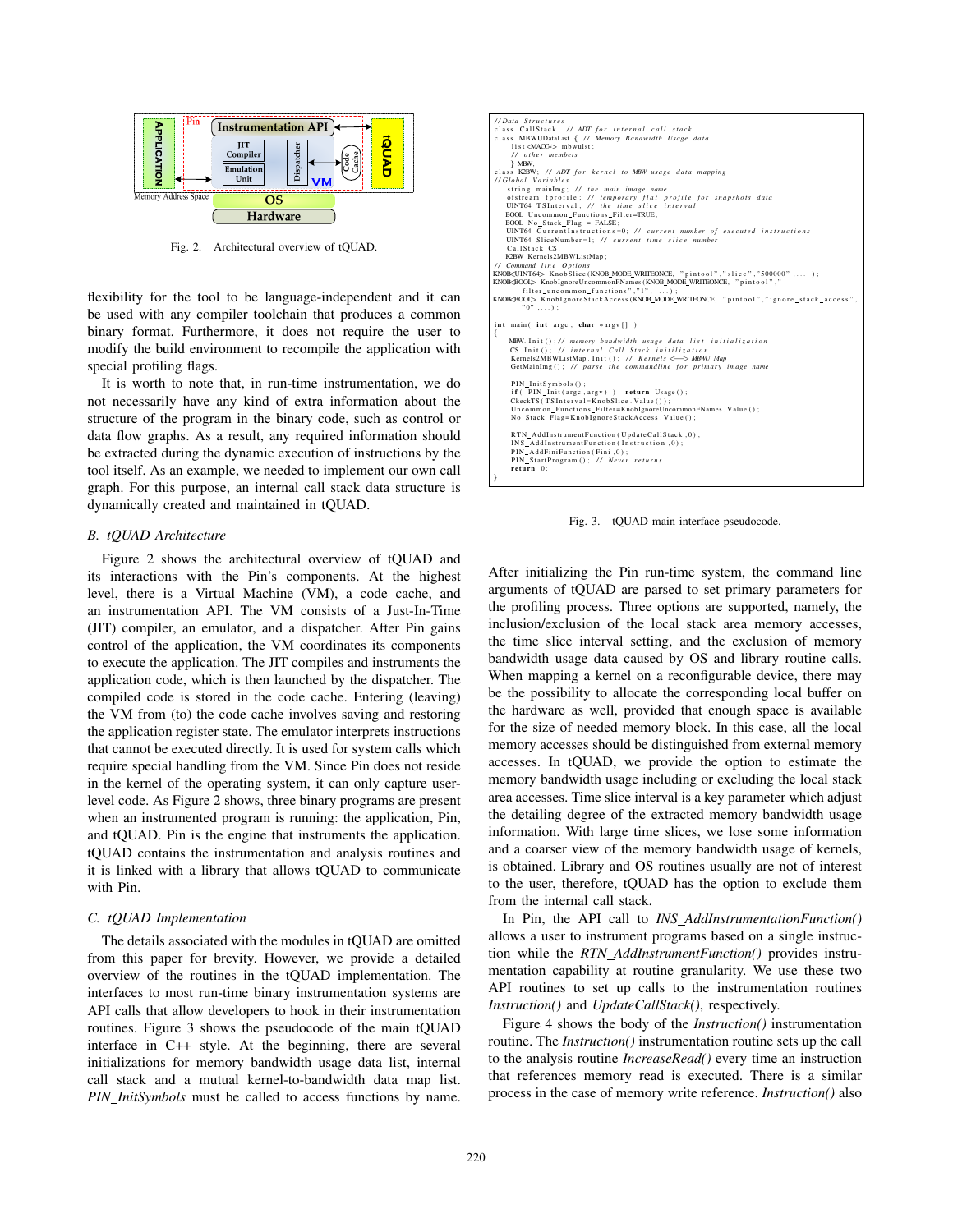

Fig. 4. tQUAD instruction instrumentation pseudocode.

monitors instructions for the return from a function to maintain the integrity of the internal call stack. When Pin starts the execution of an application, the JIT calls *Instruction()* to insert new instructions into the code cache. If the instruction references memory or signals the return from a function, tQUAD inserts a call to the corresponding analysis routine before the instruction, passing the required arguments which can be the Instruction Pointer (IP), the number of bytes read or written, and a flag showing whether or not the instruction is a prefetch. The corresponding analysis routines return immediately upon detection of a prefetch state for an instruction. *INS InsertPredicatedCall()* injects the analysis routine and ensures that the analysis routine is invoked only if the instruction is predicated true. When local stack area memory accesses have to be excluded, the Stack Pointer (*REG\_STACK\_PTR*) is also passed as an extra argument to the analysis routine for subsequent processing. Furthermore, *Instruction()* is responsible to initiate the time simulation and memory bandwidth snapshot managements.

The code for the *UpdateCallStack()* instrumentation routine is presented in Figure 5. The *UpdateCallStack()* instrumentation routine sets up the call to the analysis routine *EnterFC()* every time a function is called during program execution. This is necessary to update the internal call stack. Since tQUAD ignores the functions which are not in the main image file of the program, *flag* is used as a signal to indicate the location of the newly-called function. The name of the function, as reported by Pin, is also passed for the internal call stack update process.

## V. CASE STUDY

tQUAD was tested on a set of real applications. Nevertheless, due to space limitations, the rest of this section presents the detailed results of only one of them, the *hArtes wfs* audio processing application. The main goal is to present a preliminary approximation of the application behavior during its execution in function of the memory bandwidth used by the kernels through time. The extracted information can be further used for critical decisions, such as HW/SW task partitioning, mapping and scheduling, in design space exploration on heterogeneous



Fig. 5. tQUAD routine instrumentation.

reconfigurable architectures. The information can also be useful to spot bottlenecks related to the memory usage on these systems as well as to assist the application developers to revise the application code to increase the performance gain on a particular architecture.

The Wave Field Synthesis (WFS) [26] is a spatial audio rendering technique characterized by the creation of virtual acoustic environments. It produces artificial wavefronts synthesized by a large number of individually driven speakers. Each of these speakers is activated at the exact time when the desired virtual wavefront passes through it to reproduce the original wavefront of the audio source. The *hArtes wfs* application provided by Fraunhofer IDMT [27] implements a self-contained wave field synthesis system.

#### *A. Experimental Setup*

The experiments were executed on an Intel 64-bit Core 2 Quad CPU Q9550 @ 2.83GHz with a main memory of 8GB, running Linux kernel v2.6.18-164.6.1.el5. The *hArtes wfs* source code was compiled with *gcc* v3.4.6. To use the *gprof* [15] general profiler, the program was compiled and linked with the *-pg* profiling option enabled along with the *-g* option for the debugging information to be available. The 64-bit version of tQUAD profiler was used with the command line options to include/exclude stack area memory access and to adjust the time slice interval ranging from  $5000$  to  $10^8$  instructions per time slice. The *hArtes wfs* runs in off-line mode. This means that the input audio source is read from files instead of audio devices. In all the experiments, we used one primary wavefront source and thirty two secondary audio sources (speakers).

Instrumentation-based tools can considerably slow down the execution of an application. Since memory read and write instructions are executed frequently in multimedia applications, the overhead of intercepting and checking these instructions is very high. tQUAD instruments every *load*, *store*, *call* and *return* instruction, which will result in a slowdown of the execution of the *hArtes wfs* ranging from 37.2 X to 68.95 X compared to native execution. The amount of introduced overhead is strongly dependent on the time slice and the option to include/exclude stack area accesses. Despite of the significant slowdown, the execution time is comparable with the expected slowdown [28], hence, acceptable for a realistic working set data.

#### *B. Experimental Analysis*

In this case study, we specifically aim to achieve the following goals: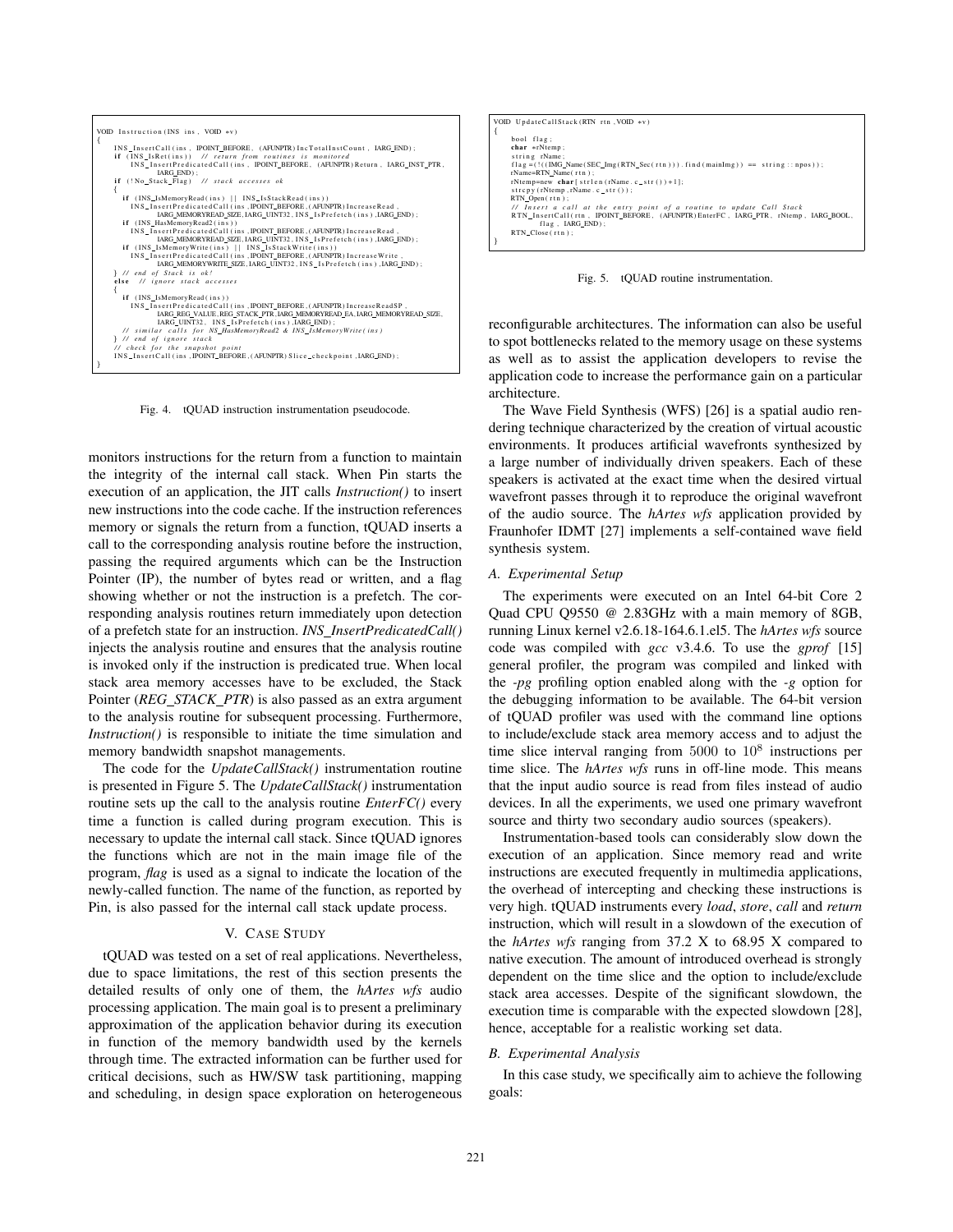- the extraction of information about the intensity of the memory bandwidth usage for each kernel during its execution. This information is critical in finding the potential memory access related bottlenecks when the application is executed on a particular heterogeneous reconfigurable architecture;
- the discovery of the exact timing and activity span (starting and ending points of a kernel execution). The extracted information is required for task scheduling and mapping on reconfigurable systems [29];
- the identification of the main phases in the application based on the activity spans of the kernels. The kernels that are active at the same time interval are possibly relevant (communicating). This information can be utilized later in the task clustering framework to efficiently partition the application [22].

In order to achieve these goals, several experiments were carried out. First, we used *gprof* to identify the top kernels in the application. Then, QUAD is used in order to have an overview of the amount of data communication between the kernels in the application. Based on the extracted data, a discussion on the potential memory access problems is subsequently presented. We also profiled the QUAD-instrumented version of the *hArtes wfs* application to understand the effect of data communication in the overall contribution of each kernel in the application. Finally, tQUAD profiler is used in a series of experiments to extract the timing information for each kernel and to identify the main phases in the application.

gprof profiling data. The *hArtes wfs* application consists of 64 functions. We used *gprof* to identify the top computationintensive kernels for further inspection. The run-time figures that *gprof* provides are based on a sampling process. As a consequence, they are subject to statistical inaccuracy, particularly if a function runs only for a small amount of time. The sampling period, which is one hundredth of a second, is a good indication of the accuracy of a function figure regarding its total running time. If the total run-time of a program is large, a small run-time value for a function indicates that the function used an insignificant fraction of the whole execution time. We run the program fifty times to gain more accuracy. The results are summarized and presented in Table I.

wav\_store and fft1d are the top two kernels. These two kernels take approximately sixty percent of the whole execution time of the program. wav\_store saves the output audio signals from buffers allocated in memory to an output file in the *wav* format. fft1d implements a fast algorithm to compute the one-dimensional Discrete Fourier Transform (DFT) using the in-place (no additional memory allocation) butterfly *Danielson-Lanczos* method.

QUAD profiling data. Table II provides an overview of the amount of data communication between kernels in the form of producer/consumer bindings. The results take into consideration the inclusion and the exclusion of the stack area memory accesses. By comparing the data extracted from the individual cases, a lot of information can be derived. From Table II, it

TABLE I FLAT PROFILE FOR THE *hArtes wfs* APPLICATION.

| Kernel                                                                          | %time | self<br>seconds | calls          | self<br>ms/call | total<br>ms/call |  |  |  |
|---------------------------------------------------------------------------------|-------|-----------------|----------------|-----------------|------------------|--|--|--|
| way store                                                                       | 31.91 | 0.28            | 1              | 277.25          | 277.25           |  |  |  |
| fft1d                                                                           | 28.23 | 0.25            | 984            | 0.25            | 0.25             |  |  |  |
| DelayLine_processChunk                                                          | 14.23 | 0.12            | 493            | 0.25            | 0.38             |  |  |  |
| bitrev                                                                          | 8.19  | 0.07            | 2015232        | 0.00            | 0.00             |  |  |  |
| zeroRealVec                                                                     | 7.44  | 0.06            | 15782          | 0.00            | 0.00             |  |  |  |
| AudioIo_setFrames                                                               | 4.01  | 0.03            | 493            | 0.07            | 0.07             |  |  |  |
| perm                                                                            | 2.07  | 0.02            | 984            | 0.02            | 0.09             |  |  |  |
| cadd                                                                            | 0.79  | 0.01            | 1009664        | 0.00            | 0.00             |  |  |  |
| cmult                                                                           | 0.73  | 0.01            | 1009664        | 0.00            | 0.00             |  |  |  |
| Filter_process                                                                  | 0.71  | 0.01            | 493            | 0.01            | 0.73             |  |  |  |
| way_load                                                                        | 0.44  | 0.00            | 1              | 3.80            | 3.80             |  |  |  |
| Filter_process_pre_                                                             | 0.35  | 0.00            | 493            | 0.01            | 0.35             |  |  |  |
| zeroCplxVec                                                                     | 0.28  | 0.00            | 495            | 0.00            | 0.00             |  |  |  |
| r <sub>2c</sub>                                                                 | 0.16  | 0.00            | 490            | 0.00            | 0.00             |  |  |  |
| c2r                                                                             | 0.14  | 0.00            | 493            | 0.00            | 0.00             |  |  |  |
| AudioIo_getFrames                                                               | 0.14  | 0.00            | 489            | 0.00            | 0.00             |  |  |  |
| ffw                                                                             | 0.08  | 0.00            | $\overline{c}$ | 0.35            | 0.35             |  |  |  |
| vsmult2d                                                                        | 0.02  | 0.00            | 7026           | 0.00            | 0.00             |  |  |  |
| calculateGainPO                                                                 | 0.02  | 0.00            | 6994           | 0.00            | 0.00             |  |  |  |
| PrimarySource_deriveTP                                                          | 0.02  | 0.00            | 236            | 0.00            | 0.00             |  |  |  |
| ldint                                                                           | 0.01  | 0.00            | 1              | 0.10            | 0.10             |  |  |  |
| % time is the percentage of the total execution time of the program used by the |       |                 |                |                 |                  |  |  |  |

function; *self seconds* is the number of seconds accounted for by the function alone; *calls* is the number of times a function is invoked; *self ms/call* is the average number of milliseconds spent in the function per call; *total ms/call* is the average number of milliseconds spent in the function and its descendants per call.

can be seen that in most cases the ratio between the amount of data produced/consumed for the stack inclusion to exclusion is limited. However, it is not the case with **zeroCplxVec** and **zeroRealVec** as the ratios are greater than 750 and 300, respectively. This means that the mentioned kernels are nearly reading all the time from the local memory. In other words, they can be excellent candidates for hardware mapping provided that the corresponding input buffer is also placed on the chip. However, their intense communication with the memory for writing data into the output buffers should not be ignored. The output buffers should also be instantly accessible to fully exploit the performance gain.

Approximately half of the giga bytes read by wav store is from the stack memory area. This indicates that the data has been produced inside the function for further internal processing. However, the used memory addresses are almost the same. This means that a small area is locally allocated inside the function for temporary storage, compared to the global (nonstack) memory (60 MB vs. KB). The need to fetch data out of sixty five millions distinct locations into wav store can pose a serious bottleneck. By examining the QDU (Quantitative Data Usage) graph<sup>1</sup> of the *hArtes wfs*, which is produced by QUAD, other useful information can be derived. For example, it turns out that nearly all the data produced by wav\_store are used internally and the kernel discloses very limited amount of data for the other kernels. This remark can also be verified by the small number of Unique Memory Addresses (UnMAs) used as output buffers compared to the huge amount of data produced (hundreds of addresses per GBs). The fft1d case is somehow different as the ratio of stack inclusion to exclusion is

<sup>&</sup>lt;sup>1</sup>It is not possible to include the large graph in this paper due to space **limitations**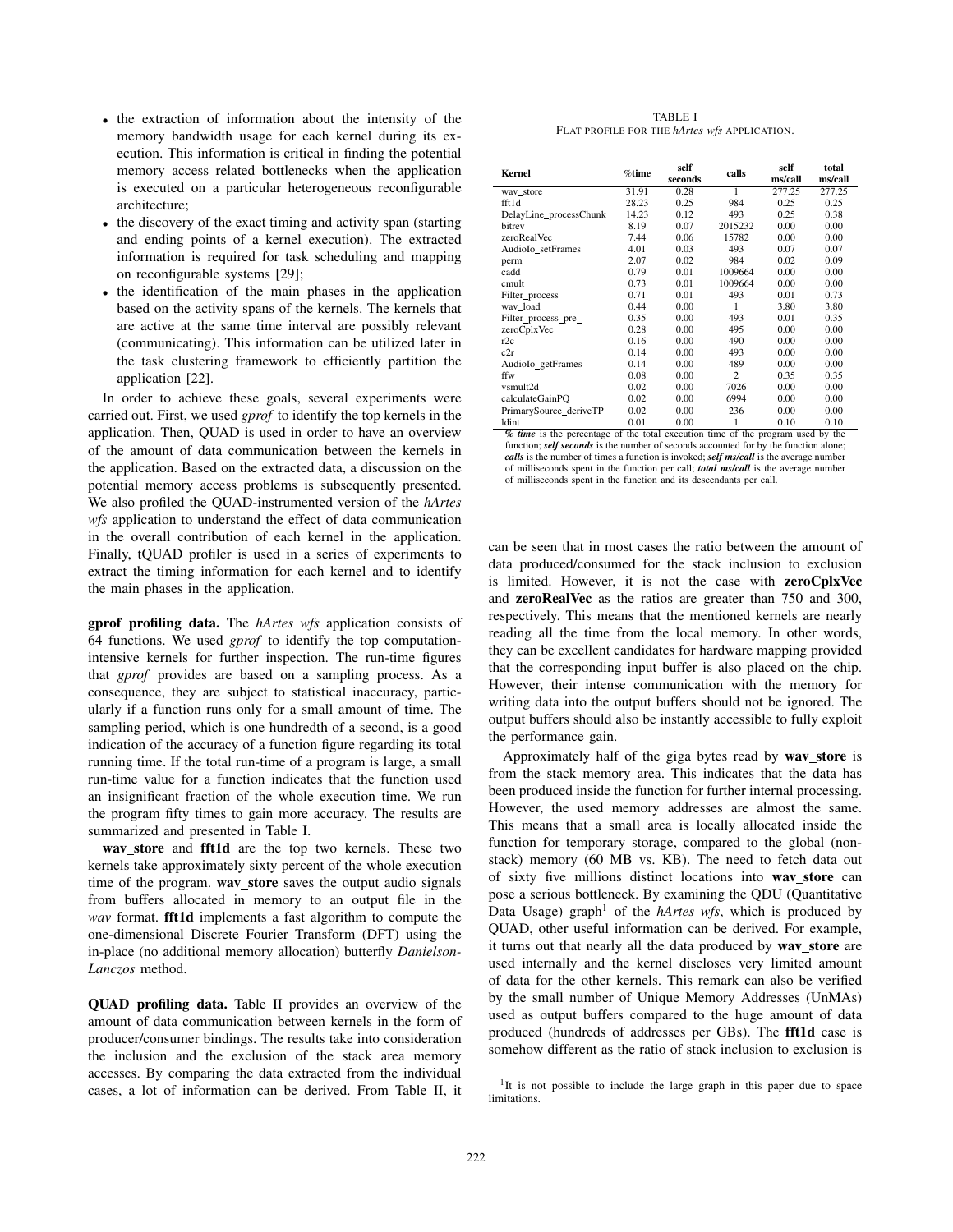TABLE II SUMMARY OF THE DATA PRODUCED/CONSUMED BY THE KERNELS IN THE *hArtes wfs* APPLICATION.

|                                                                                                                                                  | Stack area accesses excluded |                |                         |                 | Stack area accesses included |                |            |                 |  |  |
|--------------------------------------------------------------------------------------------------------------------------------------------------|------------------------------|----------------|-------------------------|-----------------|------------------------------|----------------|------------|-----------------|--|--|
| kernel                                                                                                                                           | $_{\rm IN}$                  | <b>IN UnMA</b> | $\overline{\text{OUT}}$ | <b>OUT UnMA</b> | IN                           | <b>IN UnMA</b> | <b>OUT</b> | <b>OUT UnMA</b> |  |  |
| AudioIo_getFrames                                                                                                                                | 2082977                      | 2003143        | 2030924                 | 4178            | 2193001                      | 2003319        | 2132616    | 4290            |  |  |
| AudioIo setFrames                                                                                                                                | 65642447                     | 131797         | 64790862                | 64618668        | 66910617                     | 131955         | 65875370   | 64618788        |  |  |
| DelayLine_processChunk                                                                                                                           | 136426363                    | 187911         | 130079532               | 162800          | 1207848481                   | 188349         | 1199055238 | 163146          |  |  |
| Filter_process                                                                                                                                   | 76962891                     | 65853          | 8367732                 | 16562           | 166795095                    | 66075          | 113578568  | 16744           |  |  |
| Filter_process_pre_                                                                                                                              | 8159527                      | 16623          | 8288564                 | 16480           | 8310811                      | 16807          | 8428110    | 16614           |  |  |
| PrimarySource deriveTP                                                                                                                           | 28658                        | 271            | 9504                    | 248             | 102558                       | 785            | 81336      | 750             |  |  |
| bitrey                                                                                                                                           | 147305084                    | 145            | 64488030                | 86              | 1092514838                   | 397            | 991569196  | 214             |  |  |
| c2r                                                                                                                                              | 2062775                      | 4231           | 2019224                 | 4180            | 22360399                     | 4433           | 22271396   | 4310            |  |  |
| cadd                                                                                                                                             | 73825250                     | 129            | 32309436                | 82              | 203213962                    | 377            | 153474676  | 194             |  |  |
| calculateGainPO                                                                                                                                  | 654672                       | 305            | 223904                  | 270             | 2977380                      | 1151           | 6046220    | 1384            |  |  |
| cmult                                                                                                                                            | 73767500                     | 137            | 32309306                | 74              | 235522840                    | 393            | 185786118  | 194             |  |  |
| fft1d                                                                                                                                            | 541111698                    | 115143         | 348733474               | 86182           | 3377052372                   | 115439         | 3178842792 | 86370           |  |  |
| ffw                                                                                                                                              | 571706                       | 4863           | 177374320               | 16640           | 832298                       | 5496           | 177633766  | 17151           |  |  |
| ldint                                                                                                                                            | 81                           | 73             | 72                      | 64              | 399                          | 231            | 336        | 168             |  |  |
| perm                                                                                                                                             | 15747216                     | 55745          | 31271422                | 47762           | 190358486                    | 55985          | 221582640  | 47914           |  |  |
| r2c                                                                                                                                              | 2048600                      | 4331           | 8028298                 | 8458            | 26181770                     | 4571           | 32117142   | 8600            |  |  |
| vsmult2d                                                                                                                                         | 513564                       | 159            | 224864                  | 152             | 1414418                      | 705            | 1807246    | 690             |  |  |
| way load                                                                                                                                         | 73166075                     | 5606           | 118994504               | 2000393         | 148386954                    | 6668           | 194027099  | 2001719         |  |  |
| way store                                                                                                                                        | 3407275698                   | 64941803       | 1754503491              | 392             | 5946326334                   | 64942676       | 4282480373 | 1115            |  |  |
| zeroCplxVec                                                                                                                                      | 48499                        | 171            | 8151616                 | 41130           | 36631679                     | 417            | 44664318   | 41282           |  |  |
| zeroRealVec                                                                                                                                      | 1257818                      | 219            | 65398908                | 140194          | 391633848                    | 537            | 454905252  | 140406          |  |  |
| IN represents the total number of bytes read by the function: IN UnMA indicates the total number of unique memory addresses used in reading: OUT |                              |                |                         |                 |                              |                |            |                 |  |  |

IN represents the total number of bytes read by the function; IN UnMA indicates the total number of unique memory addresses used in reading; OUT represents the total number of bytes read by any function in the application *OUT UnMA* indicates the total number of unique memory addresses used in writing.

approximately ten. This indicates that most of the computations are performed inside the kernel. It is also worth noting that, the size of the locally allocated memory used for temporary results is rather nominal due to the fact that the UnMAs reported in the two cases remain identical. The immediate outcome of this observation is that fft1d is a better candidate than wav store for hardware mapping onto a reconfigurable device. This is particularly true if there is an intention to map the corresponding local buffers as well.

As a general remark from Table II, although all the kernels are intensely communicating with memory, which is common for A/V processing applications, the size of the memory addresses used for data transfer is limited (100MB-1GB of data vs. KBs of UnMAs). However, a thorough analysis of the data in Table II discloses a critical potential bottleneck arising from the memory access pattern of AudioIo getFrames and AudioIo setFrames. In these kernels, the data transfer is carried out via separate memory addresses. This is the reason why the number of bytes and UnMAs are almost identical in the corresponding columns. The case is quite critical for the data written into the memory addresses in AudioIo setFrames (more than 60 MB of data are saved in distinct memory addresses). This behavior, undoubtedly, will surpass any performance gain that can be achieved by running the kernel in hardware mode, for example, on an FPGA. As a matter of fact, **AudioIo\_setFrames** is responsible for copying interleaved audio signal parts into relevant audio frames in the memory. This is the reason why it is saving data in completely separate locations. The detailed information in the QDU graph can even allow us to trace back the source of the data which is originating from DelayLine processChunk. Later, AudioIo setFrames passes the data to wav store to be processed. By examining Table I, we can see that AudioIo\_setFrames is only contributing to four percent of the

TABLE III FLAT PROFILE FOR QUAD-INSTRUMENTED VERSION OF *hArtes wfs* APPLICATION.

| kernel                 | $%$ time | self seconds | rank     | trend             |
|------------------------|----------|--------------|----------|-------------------|
| way store              | 33.69    | 346.93       |          | $\leftrightarrow$ |
| ft1d                   | 30.35    | 312.46       | 2        | $\leftrightarrow$ |
| DelayLine_processChunk | 10.85    | 111.75       | 4        |                   |
| bitrey                 | 0.42     | 4.33         | 11       |                   |
| zeroRealVec            | 3.14     | 32.30        |          |                   |
| AudioIo setFrames      | 11.19    | 115.18       | 3        |                   |
| perm                   | 1.52     | 15.69        |          | $\leftrightarrow$ |
| cadd                   | 0.39     | 0.01         | 13       |                   |
| cmult                  | 2.12     | 21.80        | 6        |                   |
| Elless species         | 0.67     | 701          | $\Omega$ |                   |

Filter\_process 0.67 7.04 8  $\leftrightarrow$ <br> *% time* is the percentage of the total execution time of the program used by the function; *self seconds* is the number of seconds accounted for by the function alone; *rank* is the position of the function among all the kernels; *trend* shows the intensity to increase or decrease the function's contribution compared to the initial flat profile.

whole execution time. Nevertheless, with the huge impact of the memory communication problem, it seems underestimated. *Unfortunately, general profilers like gprof are not able to provide an accurate estimation of the memory access overhead impact on the overall kernel performance when a program is profiled. In fact, the timing information estimated by gprof can not precisely describe the behavior of an application in practice, particularly when there is an extreme interaction with the memory system whose response time is influenced by some critical parameters.*

QUAD-instrumented profiling data. We profiled the QUADinstrumented version of the *hArtes wfs* to have a more practical overview of the application's behavior. Certainly, this version tends to reveal the data communication overhead introduced by accessing individual memory addresses. Furthermore, it stresses costly global memory accesses in contrast to the less expensive local memory references during the execution of the program.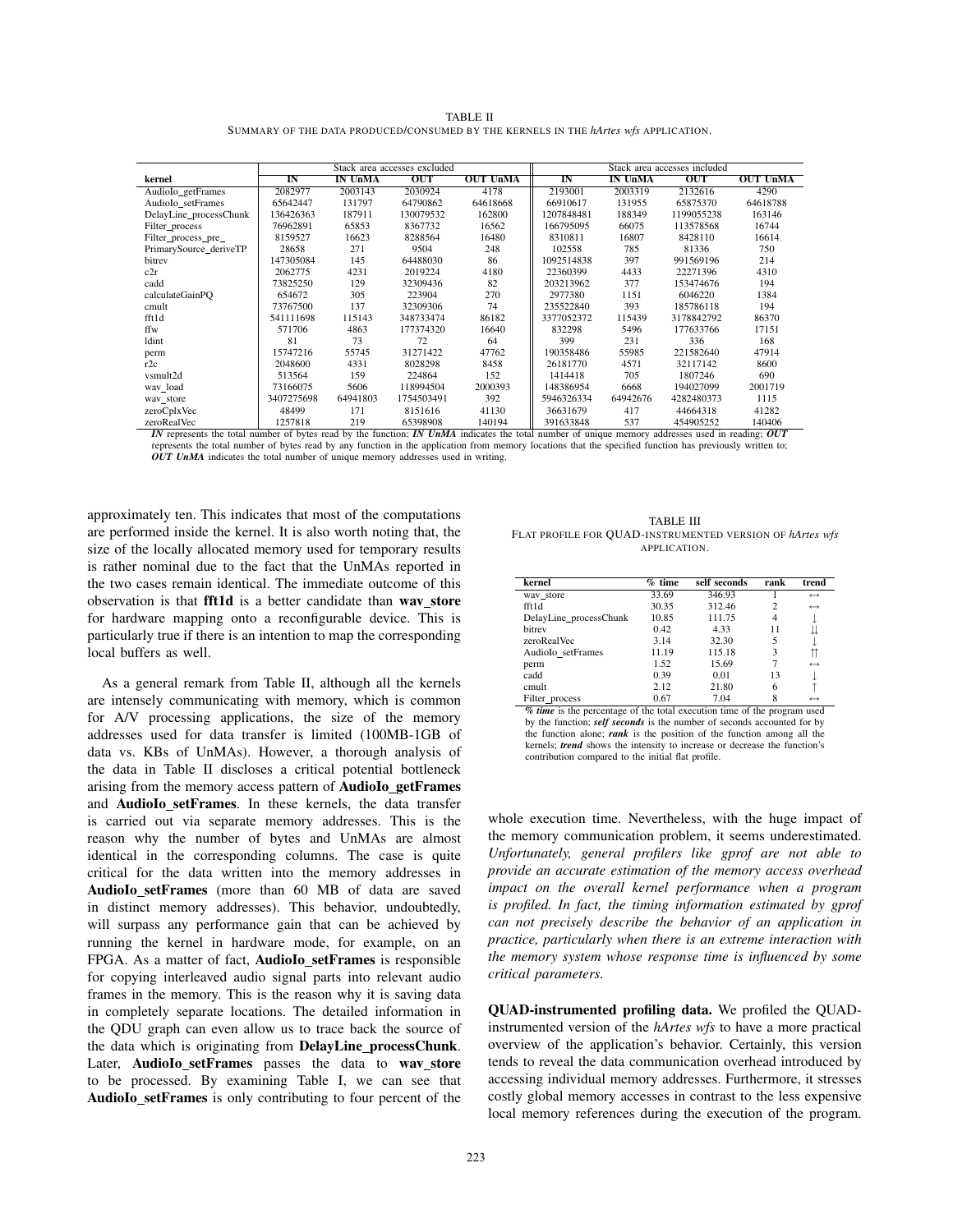Table III summarizes the results for the previously identified top ten kernels. The considerable increase in the timing contribution of each kernel is accounted to the overhead introduced by the instrumentation and analysis routines. Meanwhile, the ranking of kernels in this version is somehow more representative of a real execution, particularly on systems that have a very expensive access cost for external memory compared to mapped on-chip local buffers. The reason is that the instrumentation routine simply discards the local stack area accesses and only upon detection of a non-local memory access, an analysis routine is called to handle a tracing process. It is worth noting that, due to the long running time of the instrumented program (a couple of hours) the statistics extracted from the flat profile show a high level of accuracy. Only very slight deviations can be detected in different runs. As expected, there is a substantial increase in the contribution of AudioIo setFrames from four to eleven percent. By profiling the QUAD-instrumented version of the program, we can distinguish between local and global memory accesses. We can also take into account the size of the memory blocks used in the data transfers. For instance, bitrev and DelayLine processChunk have more or less the same ratio of including to excluding stack area accesses. bitrev shows a severe drop on the execution time contribution (from 8.19 to 0.42). However, this is not the case with DelayLine processChunk. This observation is justified by looking at the reported UnMA usage for the two kernels in Table II. bitrev only uses around one tenth of a KB as buffer, whereas DelayLine processChunk accesses about 180 KB of memory locations.

The kernels in the *hArtes wfs* show a huge diversity in the number of times they are called, ranging from one to millions of calls. The huge number of calls does not necessarily mean that the corresponding kernel has a large contribution to the total execution time. Instead, the highly-called kernels have often quite a simple body. Anyhow, the case of the top kernel in *hArtes wfs* is quite interesting: **wav\_store** is called only once and it has the contribution of about one third for the whole execution time. It clearly indicates that the kernel must be active in a large time span during the execution of the program.

tQUAD profiling data. We utilized tQUAD to have a clear view of the running times of the kernels in the program. The extracted information is depicted in the form of running time graphs in Figure 6. The x-axis is the execution time. Each unit represents the time slice which is set to  $10^8$  instructions span. The yaxis represents the intensity of the memory accesses for each kernel at a specified time slice. The graphs for different kernels are shown along the z-axis. This makes it easy to compare the memory access behaviors of the kernels in each time slice. As expected, wav\_store is called approximately in the middle of the execution time. It is silent in the first half and it is the only kernel active in the second half.

Figure 6 also shows the memory bandwidth usage of the top ten kernels in the *hArtes wfs* related to the memory read accesses including the stack area. Memory write accesses have almost similar figures but the intensity of the data transfers is less by at least a factor of two in most kernels. The time slice interval is set to  $10^8$ , i.e., a snapshot of the memory bandwidth



Fig. 6. Memory bandwidth usage of the kernels in the *hArtes wfs* considering only the read accesses including the stack area.

usage is recorded every hundred millions instructions. In total, 64 time slices are counted representing the execution of more than six billion instructions for the completion of the program. Setting the time slice interval to a large number causes the loss of detailed information. This is evident in the density of the produced graphs. Small time slice intervals are preferable for more accurate estimations. Figure 7 depicts the relevant graphs for the last ten kernels. Here, the time slice interval is set to  $25 * 10<sup>6</sup>$ , which provides a more detailed view of the kernels' running time. The second half of the total 255 time slices is cut off, as no kernel but wav store is active during this period. The graphs depict the memory bandwidth usage of the kernels regarding the memory write accesses excluding the stack area. The memory access patterns of all kernels are strictly regular in *hArtes wfs*. This is common in nearly all the applications from multimedia domain as the processing algorithms are well formulated to work on predefined data blocks.

Phase identification. tQUAD recognizes five different phases in the whole execution span of the *hArtes wfs* by the thorough examination of different graphs. Several experiments were carried out to extract the required measurements for each phase. A summary of the results is presented in Table IV. This can depict a clear image of the related active kernels in each phase including their self contributions and memory access patterns during the execution time of the program. The phases identified are mainly based on the role of the active kernels in that particular time span. Nevertheless, some kernels, such as bitrev, are utilized in a more general way, which causes the phases to overlap if we only consider the activity time span of the kernels. We set the time slice interval to 5000 in order to have accurate estimations of the memory bandwidth usage. However, the data presented in Table IV are still prone to slight statistical inaccuracy. Nevertheless, this inaccuracy should, in no sense,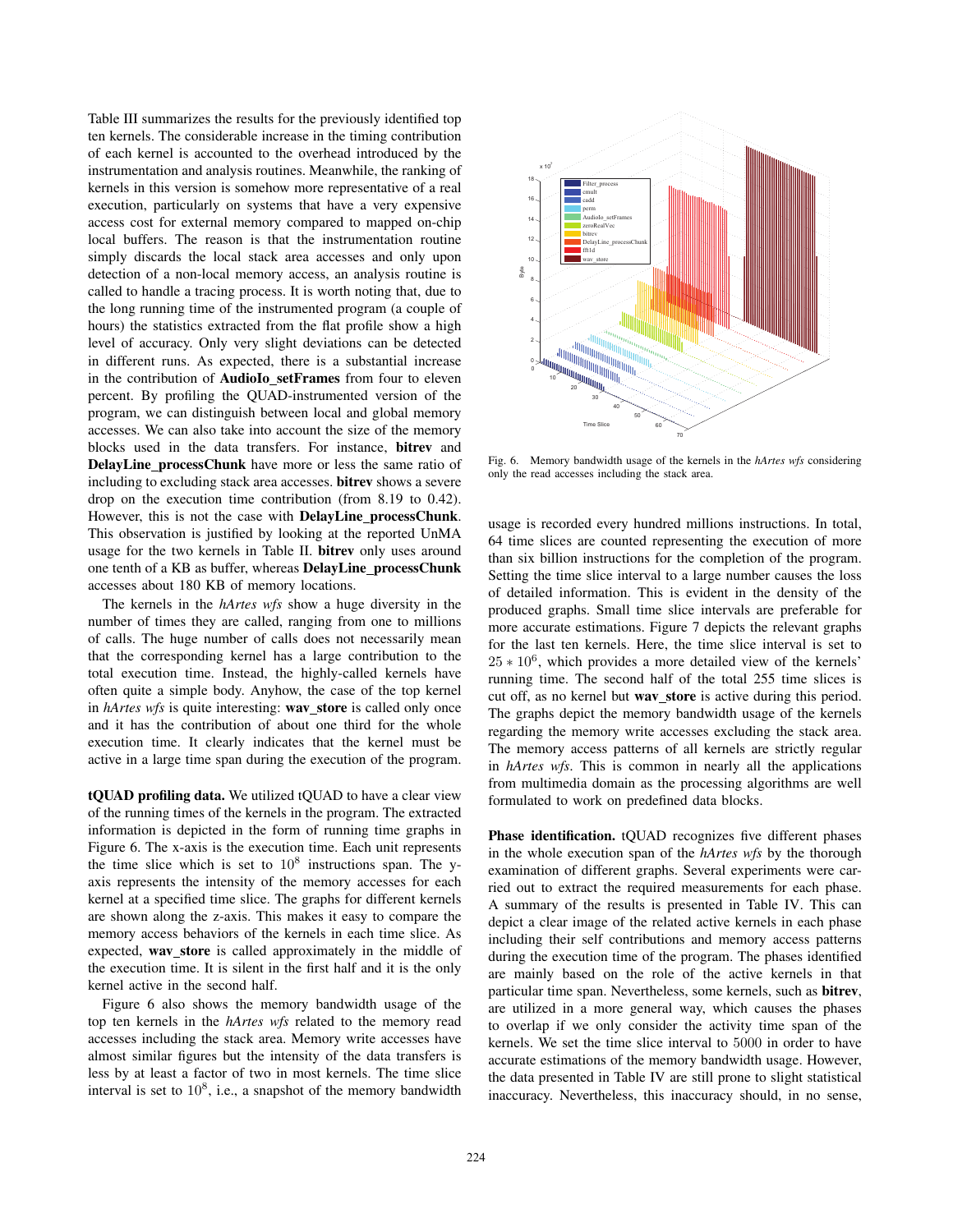TABLE IV PHASES IN THE EXECUTION PATH OF THE *hArtes wfs* APPLICATION.

|                          | phase              | $%$ phase              |                        | activity | average memory bandwidth usage<br>read access |         | write access                                 |          | maximum memory<br>bandwidth usage $(R+W)$ |          | aggregate  |
|--------------------------|--------------------|------------------------|------------------------|----------|-----------------------------------------------|---------|----------------------------------------------|----------|-------------------------------------------|----------|------------|
| phase<br>span<br>span    |                    |                        | kernel                 | span     |                                               |         | stack incl.stack excl.stack incl.stack excl. |          | stack incl.<br>stack excl.                |          | <b>MBW</b> |
| 53-144<br>initialization |                    | 0.007                  | ffw                    | 92       | 1.8071                                        | 1.2422  | 0.4807                                       | 0.1811   | 2.4704                                    | 1.6376   | 2.6018     |
|                          |                    |                        | ldint                  |          | 0.0798                                        | 0.0162  | 0.0516                                       | 0.0176   | 0.1314                                    | 0.0338   |            |
| wave load                | 552-14660          | 1.1103                 | way load               | 14109    | 2.0993                                        | 1.0358  | 1.0355                                       | 0.9929   | 3.1566                                    | 2.0664   | 3.1566     |
|                          |                    |                        | vsmult2d               | 1570     | 0.1799                                        | 0.0655  | 0.1182                                       | 0.0503   | 0.3996                                    | 0.1548   | 1.4530     |
| wave propagation         | 540-274868         | 21.5891                | calculateGainPQ        | 1600     | 0.3708                                        | 0.0815  | 0.2633                                       | 0.0847   | 0.7714                                    | < 0.2116 |            |
|                          |                    | PrimarySource_deriveTP | 235                    | 0.0870   | 0.0240                                        | 0.0547  | 0.0208                                       | 0.2820   | 0.0980                                    |          |            |
|                          |                    | fft1d                  | 278781                 | 2.4179   | 0.3876                                        | 0.3501  | 0.1331                                       | 2.8738   | < 0.6428                                  |          |            |
|                          |                    | 45.4983                | DelayLine_processChunk | 115546   | 2.0859                                        | 0.2356  | 0.2339                                       | 0.1180   | 3.3316                                    | 1.7050   | < 84.1862  |
|                          |                    |                        |                        | 116755   | 1.8677                                        | 0.2521  | 0.7457                                       | 0.1934   | < 2.8778                                  | 0.4966   |            |
|                          |                    |                        | zeroRealVec            | 36304    | 2.1529                                        | 0.0145  | 0.7233                                       | 0.3610   | 2.9386                                    | < 0.4028 |            |
|                          |                    |                        | AudioIo_setFrames      | 616      | 21.5553                                       | 21.8035 | 21.0646                                      | 21.5860  | < 53.2686                                 | 52.7330  |            |
|                          |                    |                        | perm                   | 116776   | 0.3252                                        | 0.0280  | 0.0956                                       | 0.0545   | < 0.6556                                  | < 0.1466 |            |
| WFS main                 | 14663-             |                        | cadd                   | 41076    | 0.9882                                        | 0.3590  | 0.6686                                       | 0.2753   | 1.6946                                    | 0.6514   |            |
| 592803<br>processing     |                    | cmult                  | 41073                  | 1.1456   | 0.3590                                        | 0.7080  | 0.2753                                       | 1.8946   | 0.6594                                    |          |            |
|                          |                    | Filter_process         | 42583                  | 0.7789   | 0.3609                                        | 0.1332  | 0.1141                                       | < 0.9768 | 0.5064                                    |          |            |
|                          |                    | Filter_process_pre_    | 1487                   | 1.1113   | 1.6384                                        | 1.6267  | 1.6290                                       | 3.3862   | 3.3302                                    |          |            |
|                          |                    | zeroCplxVec            | 4132                   | 1.7693   | 0.0141                                        | 0.5913  | 0.3926                                       | 2.6874   | < 0.4710                                  |          |            |
|                          |                    |                        | r2c                    | 2716     | 1.9250                                        | 0.1510  | 0.4474                                       | 0.2983   | 2.9386                                    | 5642     |            |
|                          |                    |                        | c2r                    | 2318     | 1.9251                                        | 0.1774  | 0.3549                                       | 0.1769   | 2.9138                                    | 0.4658   |            |
|                          |                    | Audiolo_getFrames      | 502                    | 0.8701   | 0.8296                                        | 0.8268  | 0.8137                                       | 1.7482   | 1.6866                                    |          |            |
| wave save                | 592804-<br>1270674 | 53.3469                | wav_store              | 677871   | 1.7492                                        | 1.0033  | 0.8064                                       | 0.7765   | 2.7244                                    | 1.9044   | 2.7244     |

*phase span* indicates the starting and ending time slices for the phase; *% phase span* is the percentage of the phase time interval to the program whole execution time span; *activity span* represents the number of time slices in which the kernel is active (accesses memory); *memory bandwidth usage* is measured in bytes per instruction; *aggregate MBW* represents the summation of all kernels' maximum memory bandwidth usages in the phase including the stack area accesses.



Fig. 7. Memory bandwidth usage of kernels in *hArtes wfs* considering only the write accesses excluding the stack area.

distort the overall behaviors of the kernels. 1270684 time slices were measured in total.

The *phase span* column in Table IV indicates the earliest starting point and the latest ending point in which a kernel in the phase is communicating with the memory. It should be noted that, we only consider the kernels previously selected and not all the functions in the *hArtes wfs*. Moreover, there are cases in which kernels are activated in a short period of time outside the identified span. We merely ignore these cases with respect to the overall memory access pattern of the kernels in a phase.

As an example,  $r2c$  gets active in the  $145th$  time slice for a very short time and then becomes silent until the 14663th time slice. Furthermore, the phase span does not necessarily mean that all the kernels within that phase are active through the whole time slices. They can be quite active, such as fft1d or less active, such as AudioIo getFrames. This behavior has nothing to do with the intensity of the memory communications of a kernel. As an example, perm is moderately active in the fourth phase. However, the memory communication is not intense at all. On the other hand, AudioIo\_setFrames is only active in rather small time intervals but acts truly intensive in memory referencing. tQUAD is capable of providing the detailed information about the exact time intervals in which a kernel is communicating with the memory. It also analyzes the data to identify the boundaries of potential phases. Since it was not possible to present in this paper the detailed profiled information due to space limitations, only a summary of the results is presented.

The average memory bandwidth usage is calculated over several passes with different time slices. The data are normalized as number of bytes-per-instruction. In this way, it is possible to have a general estimation of the kernel's architectureindependant intensity. If a more specific unit of measurement is needed, additional parameters for the target architecture should be provided for tQUAD, such as the number of PE cycles required to execute each instruction. It is also possible to derive different measurement units, such as bytes-per-cycle or bytesper-second. The maximum memory bandwidth usage represents the maximum bytes-per-instruction measured in the peak of the communication with memory counting both read and write accesses. For some of the kernels in Table IV, the upper bounds are specified. This is due to the fact that slight inconsistencies in the measurements of the overall time slices were detected in